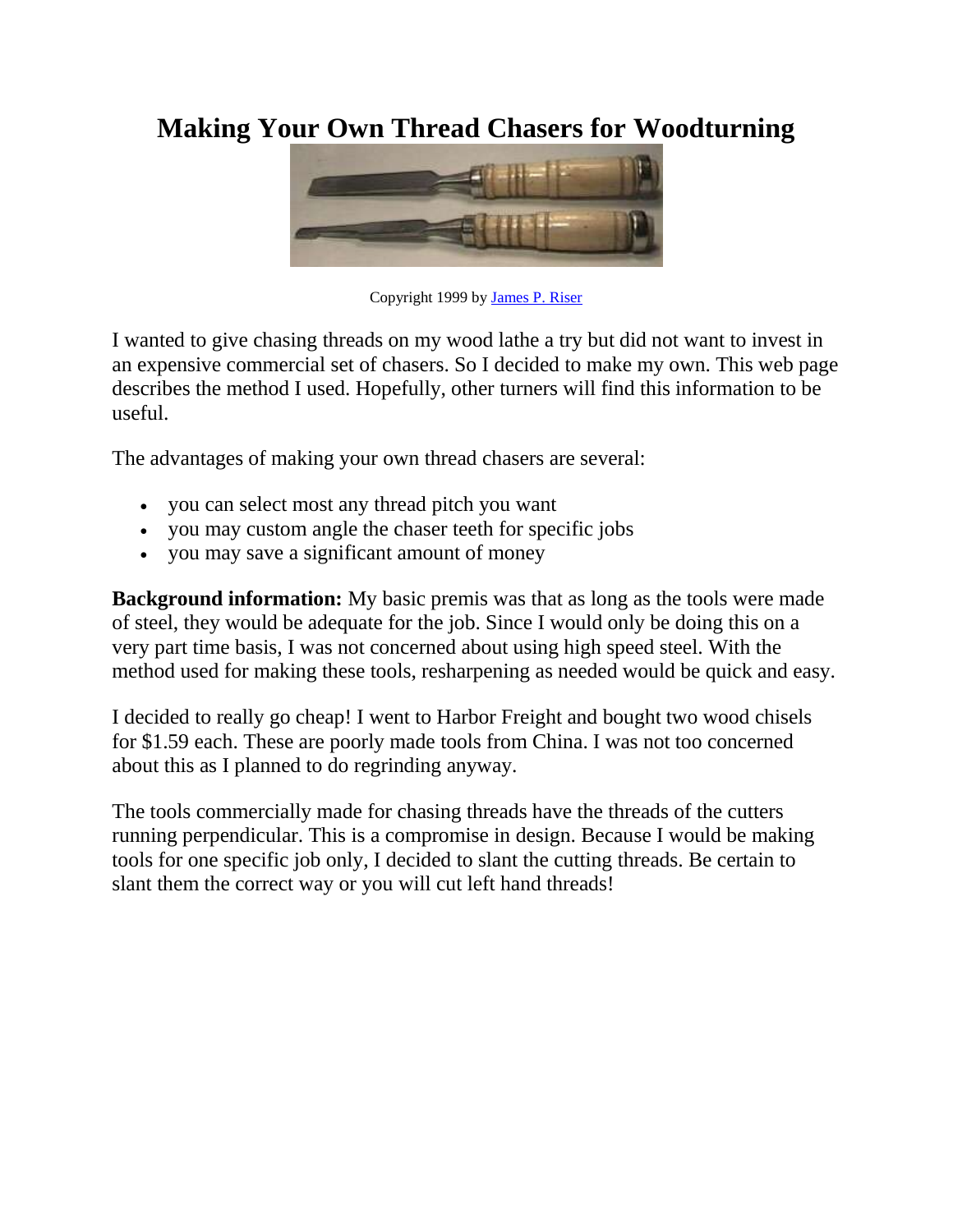

The slant required varies with the diameter of the wood on to which the threads are to be cut. I slanted mine based upon the slant of a standard threaded bolt of the size I wanted to duplicate. In addition to producing tighter fitting threads in the finished product, this slant in the cutters tends to almost automatically feed the chaser into the wood at the correct speed and to help avoid cross-threading.



**Making the tools:** The first thing I did was to grind the cutting edge of the original chisels back to a thick flat surface. It was into this surface that I cut my slanted threads. To get the correct distance between threads, I held up a thread guage against the tool and marked the steel to indicate exactly where I wanted to file my V's for the threads. I set the angle from comparing things with a standard bolt of the size I wanted. The threads were initially cut into the tools using a triangular file. To remove any slight irregularities, these threads were finished off with a rethreading tool. The top surfaces of the new chasers were smoothed with a stone and they were ready to cut threads! Simple, quick, and cheap!